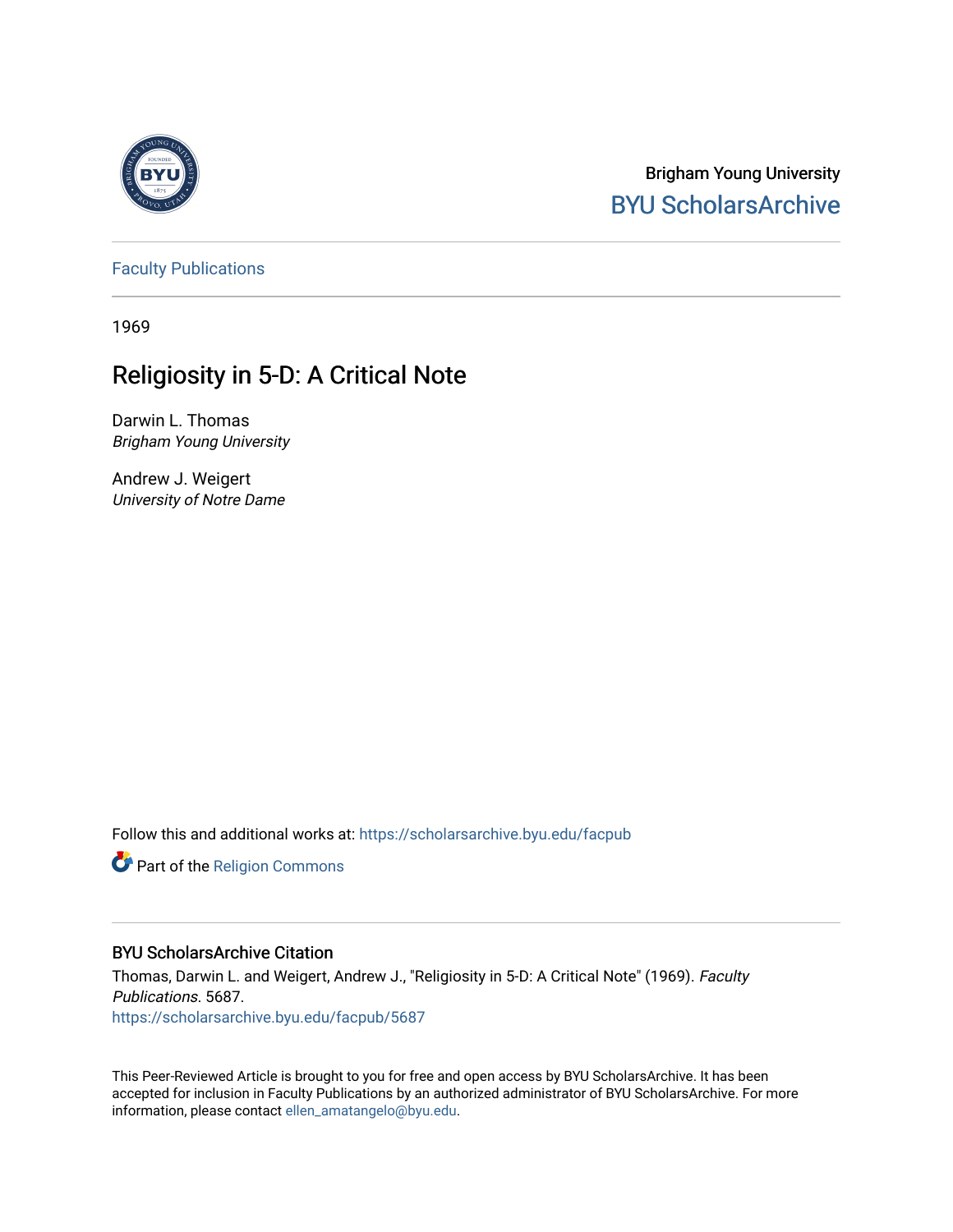



DATE DOWNLOADED: Thu Feb 17 13:47:29 2022 SOURCE: Content Downloaded from [HeinOnline](https://heinonline.org/HOL/Page?handle=hein.journals/josf48&collection=journals&id=272&startid=&endid=275)

Citations:

Bluebook 21st ed. Andrew J. Weigert & Darwin L. Thomas, Religiosity in 5-D: A Critical Note, 48 Soc. F. 260 (1969).

ALWD 7th ed. Andrew J. Weigert & Darwin L. Thomas, Religiosity in 5-D: A Critical Note, 48 Soc. F. 260 (1969).

APA 7th ed. Weigert, A. J., & Thomas, D. L. (1969). Religiosity in 5-D: Critical Note. Social Forces, 48(2), 260-263.

Chicago 17th ed. Andrew J. Weigert; Darwin L. Thomas, "Religiosity in 5-D: A Critical Note," Social Forces 48, no. 2 (December 1969): 260-263

McGill Guide 9th ed. Andrew J. Weigert & Darwin L. Thomas, "Religiosity in 5-D: A Critical Note" (1969) 48:2 Soc F 260.

AGLC 4th ed. Andrew J. Weigert and Darwin L. Thomas, 'Religiosity in 5-D: A Critical Note' (1969) 48 Social Forces 260.

MLA 8th ed. Weigert, Andrew J., and Darwin L. Thomas. "Religiosity in 5-D: A Critical Note." Social Forces, vol. 48, no. 2, December 1969, p. 260-263. HeinOnline.

OSCOLA 4th ed. Andrew J. Weigert & Darwin L. Thomas, 'Religiosity in 5-D: A Critical Note' (1969) 48 Soc F 260

Provided by: Howard W. Hunter Law Library, BYU

- -- Your use of this HeinOnline PDF indicates your acceptance of HeinOnline's Terms and Conditions of the license agreement available at <https://heinonline.org/HOL/License>
- -- The search text of this PDF is generated from uncorrected OCR text.
- -- To obtain permission to use this article beyond the scope of your license, please use: [Copyright Information](https://www.copyright.com/ccc/basicSearch.do?operation=go&searchType=0&lastSearch=simple&all=on&titleOrStdNo=0037-7732)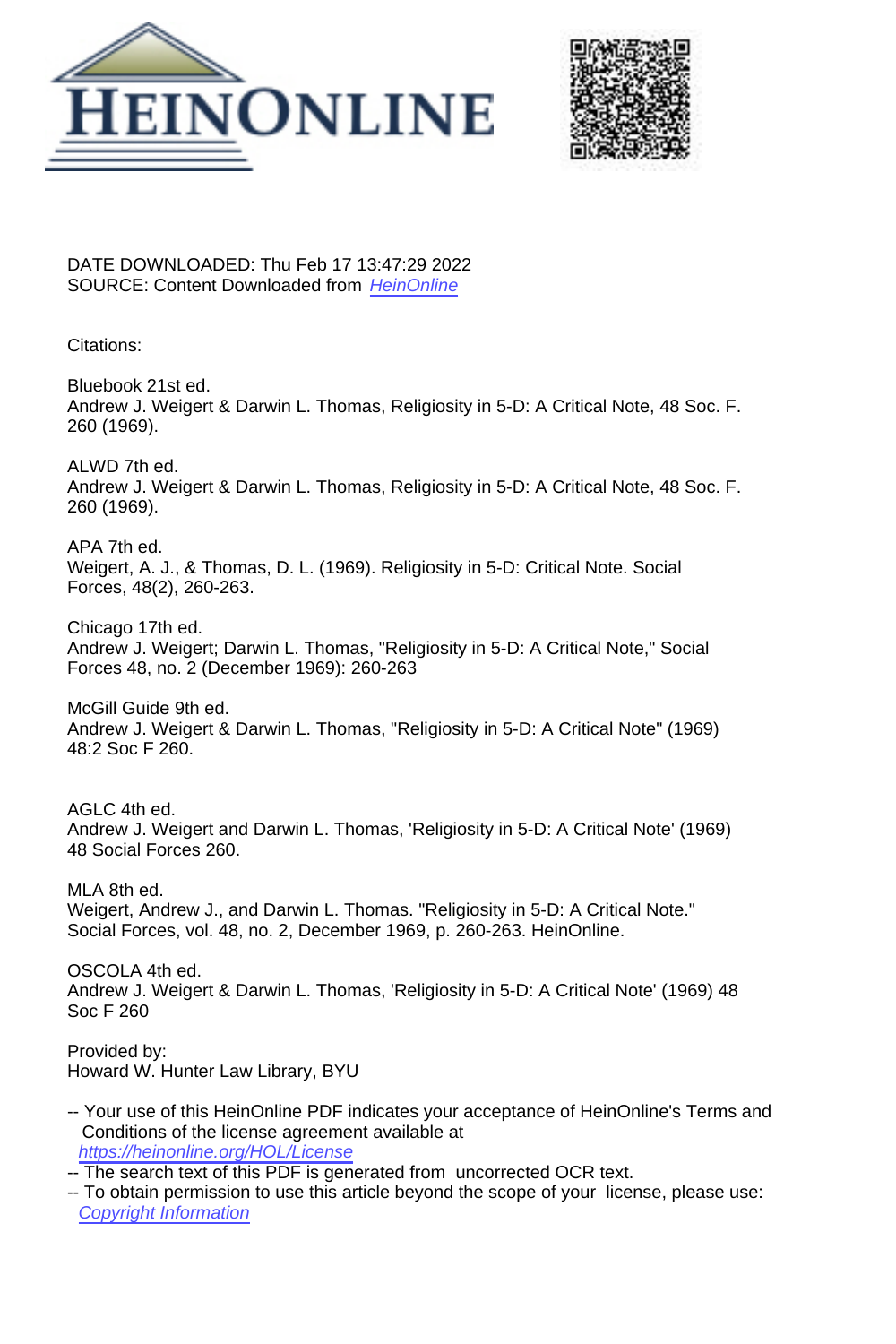Dimension of Social Status." *American Sociological Review* 19(August) :405-413.

- 1964 "Comment." *Public Opinion Quarterly 28* (Summer) **:322-330.**
- Mitchell, Robert Edward
	- 1964 "Methodological Notes on a Theory of Status Crystallization." *Public Opinion Quarterly* 28(Summer) **:315-325.**

Segal, David R.

- 1967 "Classes, Strata and Parties in West Germany and the United States." *Comparative Studies in Society and History* **10** (October) **:66-84.**
- Vermilye, Herbert Alan
	- **1963** "On Measuring Status Inconsistency." *American Sociological Review* 28(June): 455-456.

### RELIGIOSITY **IN 5,D: A** CRITICAL **NOTE**

ANDREW J. WEIGERT *University of Notre Dame*

DARWIN L. THOMAS *Washington State University*

**T** he equivocation which may result from violation of natural language or face validity is manifested in an article by Faulkner and DeJong (1966), "Religiosity in 5-D: An Empirical Analysis." The authors (1966:246-247) claim to be measuring and testing the associations among Glock's (1962) five dimensions of religiosity. They adequately refer to his dimensions as "experiential (feeling, emotion), ritualistic (religious behavior, i.e., church attendance), ideological (beliefs), intellectual (knowledge), and consequential (the effects in the secular world of the prior four dimensions)." The *empirical* "definition" of the dimensions, however, is given by the items used to measure them. It cannot be overemphasized that precisely at the juncture of the epistemic correlation, or the operationalization, the question of validity is not to be denied. The gap between stimulus and concept is one major arena for the sociology of social science.

*Qua* sociologist, the relevant explanation for the acceptance or rejection of a posited link between the concept and a measured event, i.e., the event as known, is the prevailing norms and expectations of the scientific community concerning the nature of evidence and the form of inference. In the Faulkner and Dejong article, these expectations are violated.

The items which they used to operationalize the ideological (belief) dimension correctly include such stimulus words as "believe, idea, opinion, and view" (all the items are listed on pages 252-254 of their article). The face validity of these stimuli is acceptable. What conclusions about validity can be drawn, however, when the same semantic category of stimuli, viz., "view, opinion, believe," is found in three out of four items on the intellectual (knowledge) dimension? Campbell and Magill (1968: 83) also note that the knowledge dimension which Faulkner and Dejong present contains three "belief" items. The only knowledge (in the usual sense of the term) item is a question asking for the names of the four Gospels or the first five books of the Old Testament. The ritualistic (religious practice, e.g., church attendance) five-item scale includes the following two items (italics added) : "Do you *feel* it is possible for an individual to develop a well-rounded religious life apart from the institutional church ?" and "Do you *believe* that for your marriage the ceremony should be performed by:  $\ldots$  .?" The experiential (feeling, religious emotion) five-item scale includes only one item which asks about "feeling 'close'" to the Divine. The other items ask whether you would "say" that religious commitment gives a certain purpose to life; or a sense of security in the face of death; how you would "respond" to a statement that religion provides a nonrational interpretation of existence; and whether you agree that faith is essential to a religious life. These items are proffered as operationalizations of real emotional or felt experiences of a Divine presence (Glock, 1962).

Most of the stimuli reported above are akin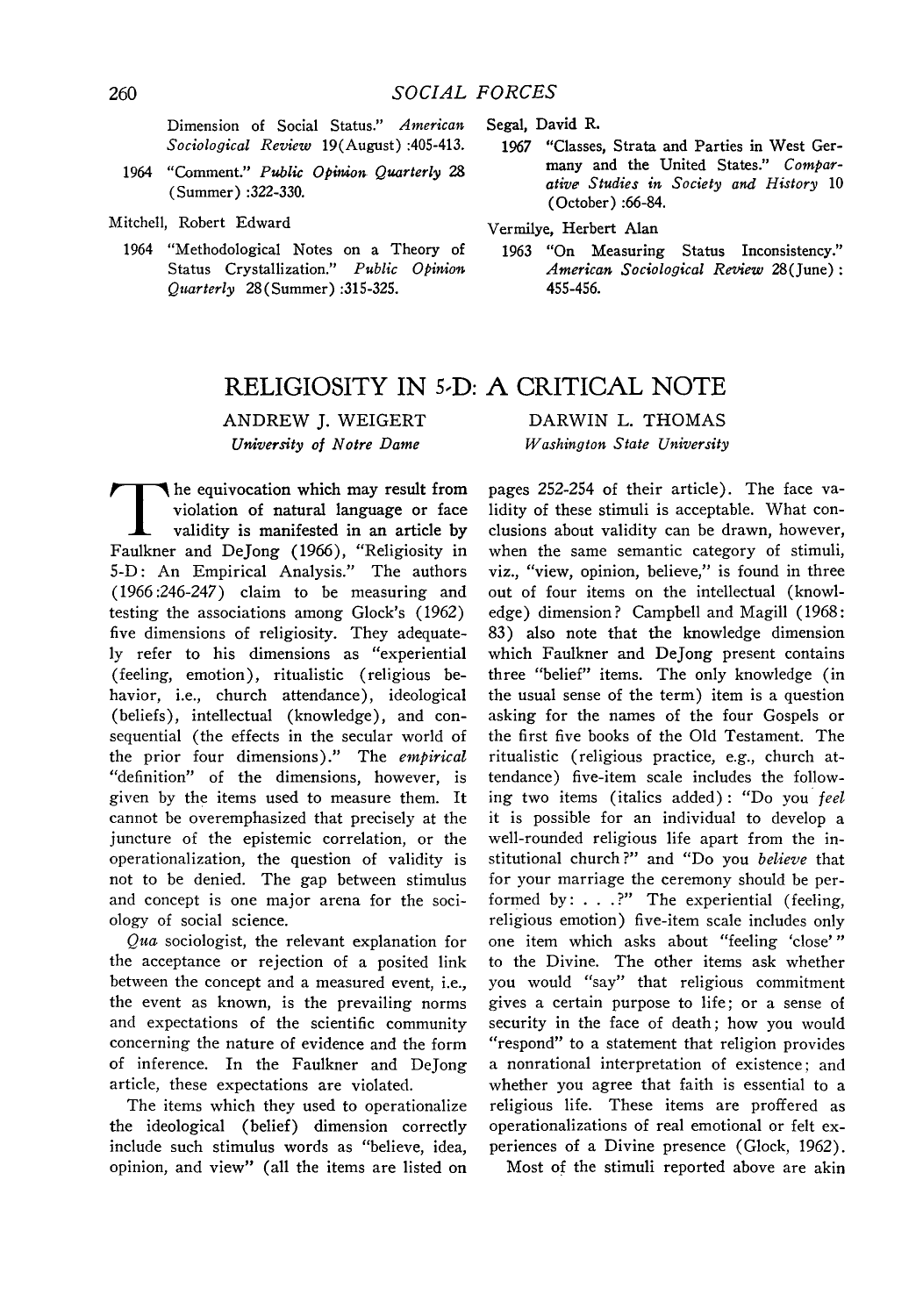| Catholic Boys' Schools <sup>a</sup>                                    |                                                                                                                                                                                                                                                                                                                                                                                                                                                                                                                                                                                                                                                                   |                   |                                                                                                     |                                 |                      |  |  |  |
|------------------------------------------------------------------------|-------------------------------------------------------------------------------------------------------------------------------------------------------------------------------------------------------------------------------------------------------------------------------------------------------------------------------------------------------------------------------------------------------------------------------------------------------------------------------------------------------------------------------------------------------------------------------------------------------------------------------------------------------------------|-------------------|-----------------------------------------------------------------------------------------------------|---------------------------------|----------------------|--|--|--|
| <b>Belief</b>                                                          |                                                                                                                                                                                                                                                                                                                                                                                                                                                                                                                                                                                                                                                                   |                   | <b>Belief</b>                                                                                       |                                 | Experience Knowledge |  |  |  |
|                                                                        | New York                                                                                                                                                                                                                                                                                                                                                                                                                                                                                                                                                                                                                                                          |                   |                                                                                                     | $St.$ Paul                      |                      |  |  |  |
|                                                                        |                                                                                                                                                                                                                                                                                                                                                                                                                                                                                                                                                                                                                                                                   |                   |                                                                                                     |                                 |                      |  |  |  |
|                                                                        |                                                                                                                                                                                                                                                                                                                                                                                                                                                                                                                                                                                                                                                                   |                   |                                                                                                     | .01                             |                      |  |  |  |
|                                                                        |                                                                                                                                                                                                                                                                                                                                                                                                                                                                                                                                                                                                                                                                   |                   |                                                                                                     |                                 | .18                  |  |  |  |
|                                                                        | San Juan                                                                                                                                                                                                                                                                                                                                                                                                                                                                                                                                                                                                                                                          |                   |                                                                                                     | Merida                          |                      |  |  |  |
| .27                                                                    |                                                                                                                                                                                                                                                                                                                                                                                                                                                                                                                                                                                                                                                                   |                   | .38                                                                                                 |                                 |                      |  |  |  |
| .06                                                                    | .03                                                                                                                                                                                                                                                                                                                                                                                                                                                                                                                                                                                                                                                               |                   | .22                                                                                                 | .07                             |                      |  |  |  |
| .28                                                                    | . 28                                                                                                                                                                                                                                                                                                                                                                                                                                                                                                                                                                                                                                                              | $.23\,$           | .25                                                                                                 | .28                             | . 34                 |  |  |  |
|                                                                        |                                                                                                                                                                                                                                                                                                                                                                                                                                                                                                                                                                                                                                                                   |                   | Stark and Glock's Protestant Sampleb                                                                |                                 |                      |  |  |  |
|                                                                        |                                                                                                                                                                                                                                                                                                                                                                                                                                                                                                                                                                                                                                                                   |                   |                                                                                                     |                                 |                      |  |  |  |
|                                                                        |                                                                                                                                                                                                                                                                                                                                                                                                                                                                                                                                                                                                                                                                   |                   |                                                                                                     |                                 |                      |  |  |  |
| .36                                                                    | .22                                                                                                                                                                                                                                                                                                                                                                                                                                                                                                                                                                                                                                                               | . 16              | .46                                                                                                 | . 37                            | . 36                 |  |  |  |
|                                                                        | Sample <sup>c</sup>                                                                                                                                                                                                                                                                                                                                                                                                                                                                                                                                                                                                                                               |                   | Faulkner and DeJong's Protestant<br>Sample <sup>c</sup>                                             |                                 |                      |  |  |  |
| .42                                                                    |                                                                                                                                                                                                                                                                                                                                                                                                                                                                                                                                                                                                                                                                   |                   | .40                                                                                                 |                                 |                      |  |  |  |
| .48                                                                    | . 46                                                                                                                                                                                                                                                                                                                                                                                                                                                                                                                                                                                                                                                              |                   | . 53                                                                                                | .32                             |                      |  |  |  |
| .45                                                                    | .32                                                                                                                                                                                                                                                                                                                                                                                                                                                                                                                                                                                                                                                               | .41               | .43                                                                                                 | . 31                            | .45                  |  |  |  |
| Practice<br>$Practice \dots \dots \dots \dots \dots \dots \dots \dots$ | .52<br>$\text{Experience} \ldots \ldots \ldots \ldots \ldots \ldots \ldots$<br>.02<br>Knowledge<br>.46<br>Practice<br>$Exercise. ________ ________ ________ ________ ________ ________ ________ ________ ________ ________ ________ ________ ________ ________ ________ ________ ________ ________ ________ ________ ________ ________ ________ ________ ________ ________ ________ ________ ________ ________ ________$<br>Knowledge<br>.39<br>$\text{Experience} \ldots \ldots \ldots \ldots \ldots$<br>.13<br>$Knowledge. \ldots \ldots \ldots \ldots \ldots \ldots$<br>Experience<br>$\text{Knowledge} \dots \dots \dots \dots \dots \dots \dots$<br>Practice | .07<br>.44<br>.05 | Experience Knowledge<br>.25<br>Stark and Glock's Catholic Sampleb<br>Faulkner and DeJong's Catholic | .34<br>.05<br>.38<br>.57<br>.31 | .28<br>.28           |  |  |  |

TABLE **1.** CORRELATION MATRICES **FOR DIMENSIONS OF** RELIGIOSITY

**&From Weigert (1968: 29). bFrom** Stark and Glock **(1968: 177-178).** -From Faulkner **and** DeJong **(1966: 251).**

to the semantic category of "believe, opine, view," i.e., to the ideological category, yet they are presented as measures of different dimensions of religiosity. If the same semantic category of stimuli is used for allegedly different subscales, then appeal to a unidimensional Guttman scaling technique and correlation matrices rings empty indeed. Neither correlations nor unidimensionality is a guarantee of validity, especially if face validity or the usage of natural language is violated. This is even more regrettable in view of the authors' (1966: 252) purpose and conclusion that their "research is a step toward alleviating a major problem in the scientific study of religionthe development of measures of religious involvement."<sup>1</sup> The mixing of semantically similar stimuli against the indications of both face validity and the definitions of the original formulator makes crescive use of the measures or "findings" impossible. The unidimensionality of the scales is an "empiricistic" find-

<sup>1</sup> Note that Glock (1962) and Stark and Glock (1968) call them dimensions of religious *commitment.* Most sociologists would not, it seems to us, consider involvement and commitment interchangeable terms.

ing. The labeling of the scales according to definitions which they fail to operationalize is theoretical error.<sup>2</sup>

The possibility of crescive error is exemplified by Stark and Glock's (1968:179) uncritical reference to Faulkner and Dejong's article as a corroborating study and as revealing religiosity patterns "extremely similar" to their own. The relevant correlations are given in Table 1. Their comment demonstrates only that they were too seduced by the labels to inspect the items. In similar fashion, a subsequent article by Faulkner and Dejong (1968:39) carries the same error when it claims to present a scale composed of items which represent "all five dimensions of religiosity identified by Glock as characteristic of the religious devotee." An inspection of the items which they (1968:43-44) used revealed none that operationalized religious knowledge, practice or experience as these terms were defined by Glock. In another recent article, Lehman and Shriver (1968) uncritically refer to Faulkner and DeJong's 1966 study as support. for the multidimensionality of religion.

**<sup>2</sup>** Cf. Clayton (1968) for a replication of the findings and a repetition of the error.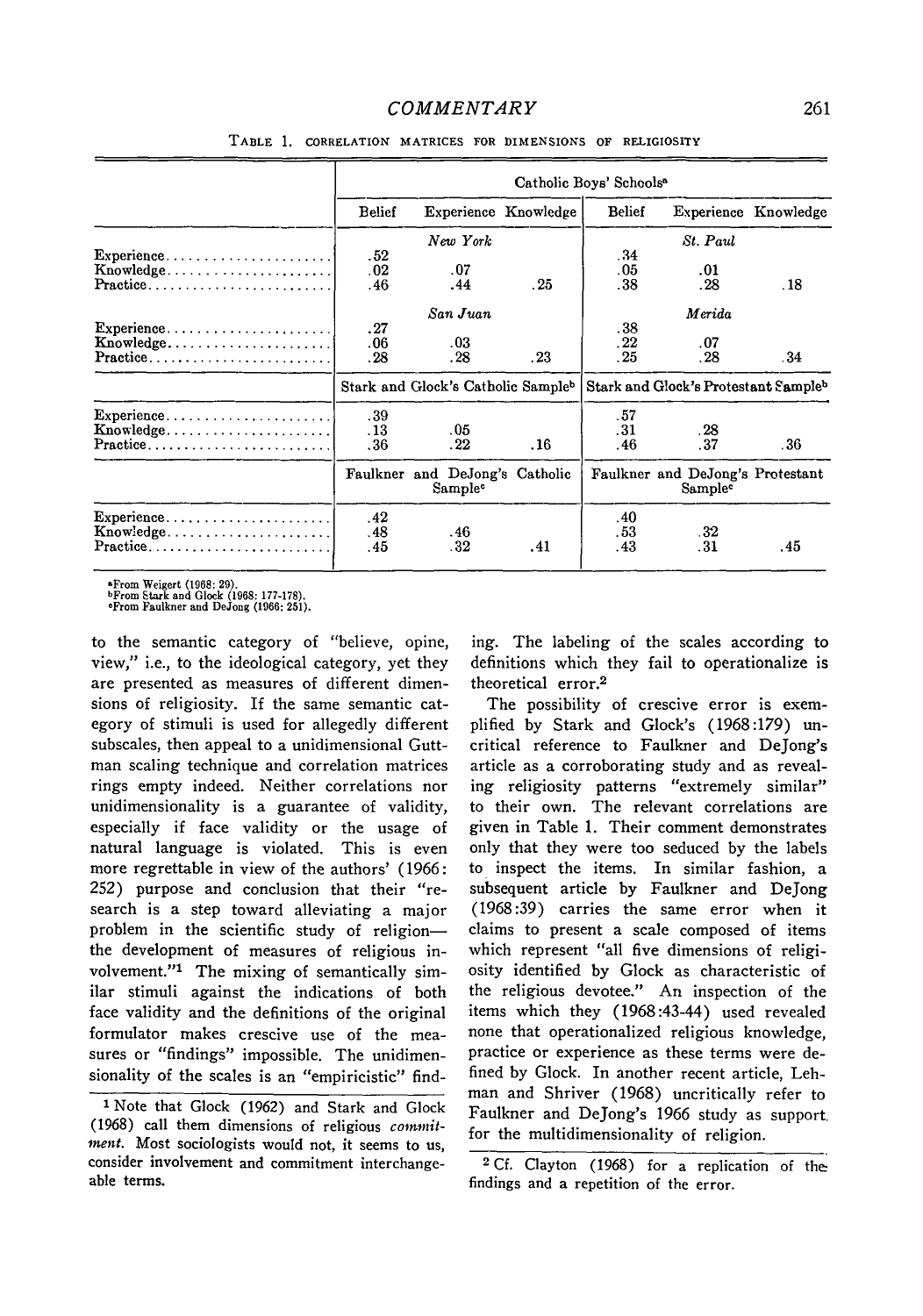|                                                                                                                                                              | Catholic Boys' Schools             |                  |                           |        | Average<br>Rank-<br>ing<br>For | Stark and<br>Glock's<br>Samples |                 | Faulkner and<br>DeJong's<br>Samples  |                 |
|--------------------------------------------------------------------------------------------------------------------------------------------------------------|------------------------------------|------------------|---------------------------|--------|--------------------------------|---------------------------------|-----------------|--------------------------------------|-----------------|
| <b>Paired Dimensions</b><br>of Religiosity                                                                                                                   | New<br>York                        | St.<br>Paul      | San<br>Juan               | Merida | All<br>Schools                 | $Cath-$<br>olic                 | Protes-<br>tant | Cath-<br>olic                        | Protes-<br>tant |
| Belief and experience<br>Belief and practice<br><b>Experience and practice</b><br>Knowledge and practice<br>Knowledge and belief<br>Knowledge and experience | $\overline{2}$<br>3<br>4<br>6<br>5 | 2<br>3<br>5<br>6 | 3†<br>1.5<br>$1.5\,$<br>6 | ß      | 6                              | 2<br>3<br>5<br>6                | 41<br>Ð<br>6    | 3†<br>5 <sup>†</sup><br>$\mathbf{2}$ | 61              |

TABLE 2. **RANKINGS** OF INTERDIMENSIONAL CORRELATIONS OF RELIGIOSITY\*

\*These rankings Pre derived from Table 1. tOne hundredth of a point less than the preceding rank.

The semantic critique is corroborated empirically by a comparison of rankings of the interdimensional correlations of religiosity. The correlations are taken from Stark and Glock's (1968) and Faulkner and Dejong's (1966) Catholic and Protestant samples (cf. Table 1), and the authors' purposive samples from one middle-class, Catholic, boys' high school in each of the following cities: New York; St. Paul; San Juan, Puerto Rico; and Merida, Yucatan.3 The items which operationalized the dimensions of religiosity for the boys' samples were taken for the most part from Glock and Stark (1965), except for the knowledge items which were made more Catholic specific-e.g., when was the dogma of the Assumption proclaimed; who convened the Second Vatican Council, etc. The interdimensional correlation matrices for the four intrinsic (omitting the consequential) dimensions of religiosity and the ranking of the interdimensional correlations are given in Tables 1 and 2.

The result is an identical ranking for the average of the rankings of the four school samples with Stark and Glock's Catholic *and* Protestant samples. Although none of the school samples yielded this ranking, the Spearman r's between the New York, St. Paul, San Juan, and Merida rankings and the Stark and Glock "master" rankings are *.94, .94, .81, .77,* respectively. On the other hand, the Spearman *r's* between the rankings of Faulkner and De-Jong's Catholic and Protestant samples and the master rankings are  $-.49$  and  $-.14$ , respectively. These negative correlations lend empirical support to the semantic critique of Faulkner and Dejong's scales.

In spite of the empiricistic unidimensionality of their scales, the unusually high and similar correlations belie any claim to uncritical validity. The contrasts among the knowledge and belief correlations are especially illuminating. The average correlation between knowledge and belief for Faulkner and De-Jong's samples is *.51* as against *.22* and *.09* for the Stark and Glock, and Weigert and Thomas samples respectively.

The present critique indicates that Faulkner and Dejong's results may be more an artifact of the equivocation involved in the similarity of the semantic categories of the items than of defensible results from valid responses. Face validity may not be required for the application of computer technology, but the former cannot be ignored with impunity. Unless its demands are met, crescive findings are doomed to constant equivocation.

#### REFERENCES

Campbell, D. F., and D. Magill

- 1968 "Religious Involvement and Intellectuality Among College Students." *Sociological Analysis* 29(Summer) :79-93.
- Clayton, Richard R.
- 1968 "Religiosity in 5-D: A Southern Test." *Social Forces* 47(September) :80-83.
- Faulkner, **J.** E., and G. Dejong
	- 1966 "Religiosity in 5-D: An Empirical Analysis." *Social Forces* 45(December) :246- 254.
	- 1968 **"A** Note on Religiosity and Moral Be-

**<sup>3</sup>** For a description of the samples, cf. Weigert (1968:35-36).